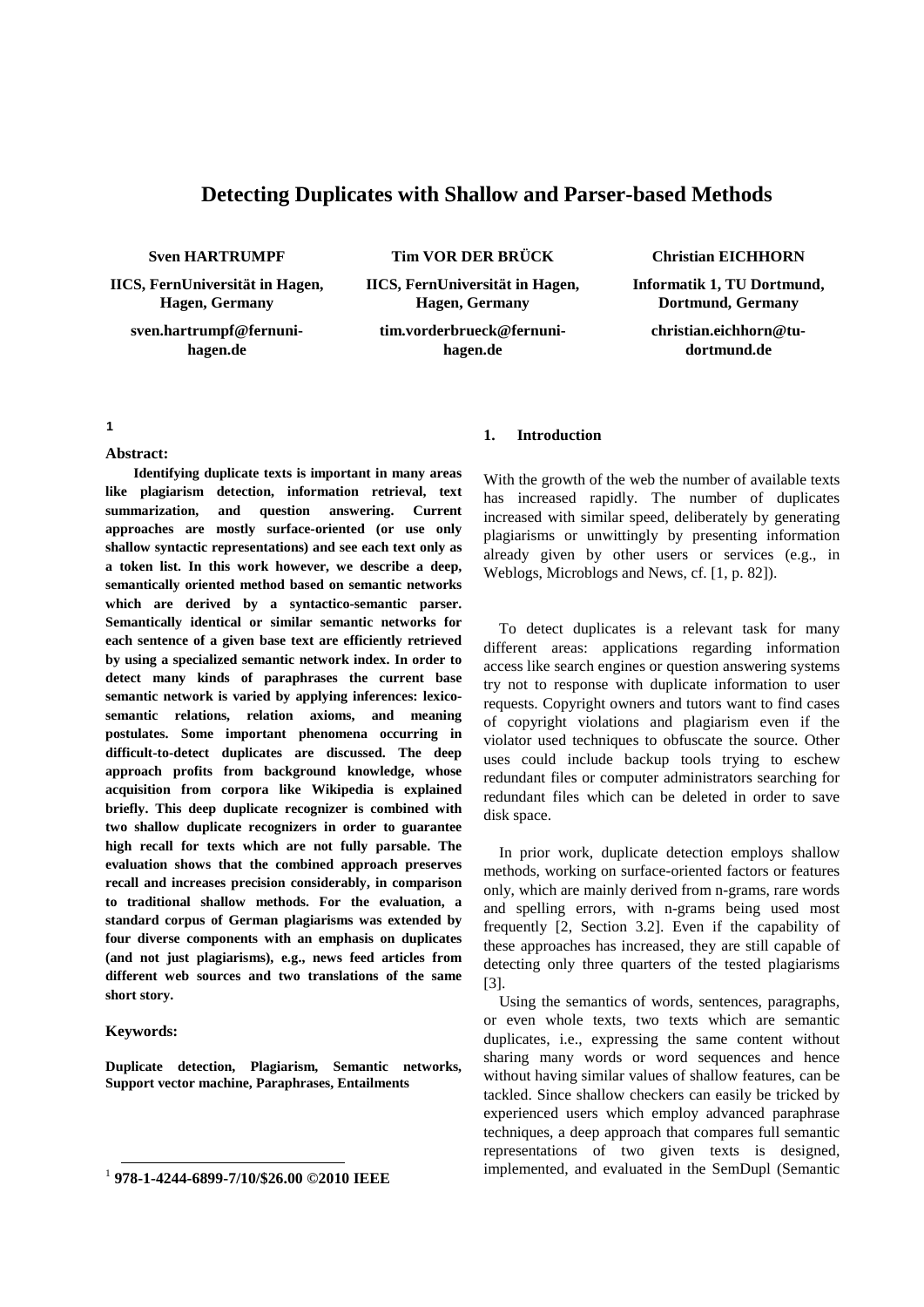Duplicate) project in order to detect even obfuscated plagiarisms and semantic duplicates.

Our deep duplicate checker operates on semantic networks (SNs) following the MultiNet formalism [4]. These networks are derived from text by a deep syntactico-semantic parsing based on a word-class functional analysis. Such an SN consists of nodes representing concepts (disambiguated word readings) and arcs denoting relations (or functions) between concepts. An example SN is shown in Figure 1. Important MultiNet relations/functions are:

- \*DIFF: Function specifying the difference of sets
- \*ITMS: Function enumerating a set
- PRED: Predicative concept characterizing a plurality



Figure 1. Matching a deep pattern to an SN representing the sentence: *"He sells all common string instruments except celli."* The matching edges are printed in bold, the dashed line is the inferred edge.

<span id="page-1-3"></span><span id="page-1-2"></span><span id="page-1-1"></span><span id="page-1-0"></span>• PROP: Relation between object and property

- SUB/SUB0: Relation of subordination for conceptual objects (hyponym/ instance of)
- SUBM: Set inclusion

## **2. State of the Art**

As stated above, detecting duplicates is of high interest for holders of rights and tutors. Therefore, many tools exist to detect plagiarisms in given corpora or the web. Below are some of the best ranked systems according to the 2008 test of the University of Applied Sciences Berlin (HTW) [5]:

Copyscape<sup>[2](#page-1-0)</sup>, first and third place (premium and free version), a plagiarism checker of Indigo Stream Technologies Ltd. Given a text it searches the Internet for possible plagiarism of this text using the document's words in the given order.

Plagiarism Detector<sup>[3](#page-1-1)</sup> (scored second place) by SkyLine, Inc. uses non-overlapping n-grams with a configurable spacing between them to find online plagiarisms of a given text in various possible input formats.

Urkund [4](#page-1-2) (scored fourth place), by PrioInfo AB targets to check papers written by students for possible plagiarism and searches the Internet (with known paper mills), an own corpus of scientific publications, and papers checked for plagiarism before.

WCopyfind [5](#page-1-3) (This system has no HTW ranking but was marked as "good" in the 2008 test.) is an n-gram based plagiarism checker of the University of Virginia, Charlottesville [6]. It targets students' papers, searching a corpus which has to be compiled by the user. Since it is open source software, this tool was used as a comparison for our SemDupl system.

 <sup>2</sup> http://www.copyscape.com/

<sup>3</sup> http://plagiarism-detector.com/

<sup>4</sup> http://www.urkund.de/

<sup>5</sup> http://plagiarism.phys.virginia.edu/Wsoftware.html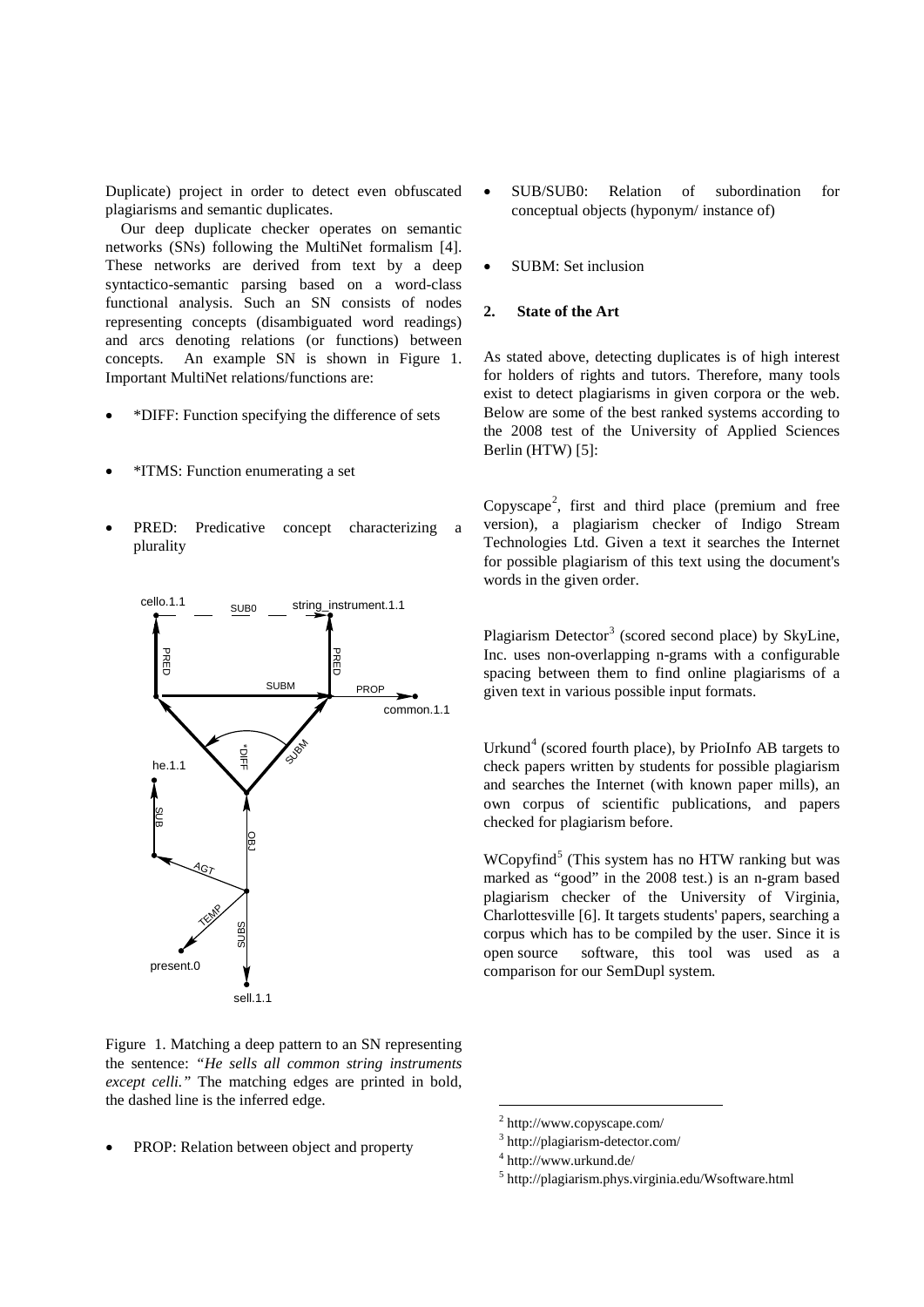### **3. The SemDupl Corpus**

The corpus used in the learning process and for evaluation purposes (see Section [8\)](#page-6-0) is composed of the following manually annotated subcorpora:

- RSS news (semdupl-rss): News feed articles of different German media consisting of 99 texts annotated with 113 duplicate pairs $<sup>6</sup>$  $<sup>6</sup>$  $<sup>6</sup>$ .</sup>
- Prose (semdupl-prose): Short stories by Edgar Allen Poe translated to German by different translators (split in 136 parts of about 600 words each) with 68 duplicate pairs.
- Internet (semdupl-google): 100 texts collected from Google (the 10 top texts of the 10 fastest growing search terms in 2008), containing 42 duplicate pairs.
- Plagiarism (htw): Weber-Wulff's collection of plagiarisms (slightly extended), annotated as 77 texts with 39 duplicate pairs.
- Minimal test units (semdupl-units): A collection of (mostly) minimal text pairs. These were written to test the deep duplicate detector for single paraphrase phenomena (see Section [5.1\)](#page-3-0). This subcorpus contains 82 texts with 70 duplicate pairs. Note that this subcorpus was not used in the evaluation.

### **4. Shallow Approaches**

SemDupl uses two shallow approaches as filters on large corpora and/or as a robust fall-back strategy (if deep parsing fails). These two approaches are discussed in the following subsections.

### **4.1 CErkenner (CE)**

To detect whether a text is the duplicate of another text, CE uses a set of 39 features derived from the surface structure of the texts which include the following:

• Word sets: The words of the compared texts

represented as sets, with elements being the text's words as they are given, without stop words, in stemmed form or united with their synonyms.

- Length of words and sentences: Weber-Wulff [7] states that plagiarized texts often share the same style of writing. Since a writers style includes the average length of words and sentences (per paragraph), these two values are used as features in the process.
- N-grams: Word n-grams are sequences of *n* words from the texts. In CErkenner the different types of word n-grams used are simple n-grams, alliterations (n-grams where all words start with the same letter), phonetic alliterations (alliterations with the words sharing the same initial phoneme) and k-skip-ngrams, i.e., n-grams where up to *k* words are left out ("skipped") between the elements of the n-grams [8]*.*

CE combines these features using machine-learning techniques and was trained using the SemDupl corpus.

## **4.2 ShallowChecker (SC)**

Tests indicated that the shallow approach of CE achieves good results regarding precision and accuracy, but due to its time complexity it is rather unsuited for large corpora. So another shallow approach was devised using only features which can be calculated efficiently.

In the preprocessing phase, the ShallowChecker (SC) searches the given texts for misspelled words and words with a frequency class above a given threshold and compiles all n-grams with lengths from 3 to 7. These values are used as indices whereas the text's id (e.g., file name) is used as value. This generates a database with a list of texts for each value (with a table for each feature).

In the detection phase, all rows *r* containing a given text id are searched inside the tables. For each *other* affected text id found inside these rows the ratio between the number of rows in *r* containing the affected text id and the total number of rows  $r$  is calculated for each table (and therefore feature). These scores are combined linearly and normalized, resulting in a combined score for each text pair. A text is regarded as a duplicate if the score is greater than a given threshold.

<span id="page-2-0"></span> <sup>6</sup> The reported numbers include only non-trivial duplicates, i.e., the pairs made of the same document and symmetric variations are excluded.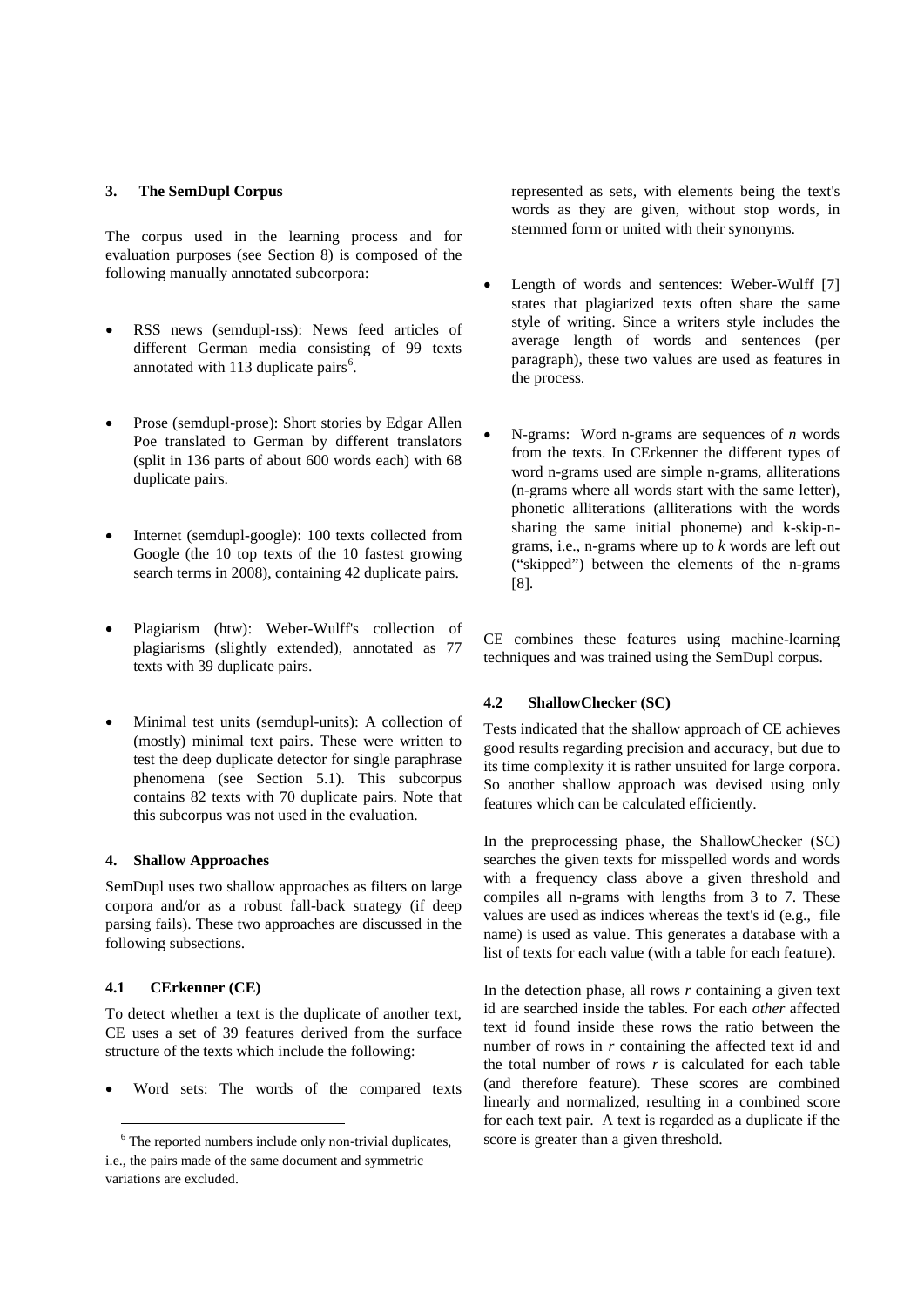### **4.3 Comparison of Shallow Approaches**

CErkenner works on texts without any major preprocessing: it is ready to instantly check an arbitrary pair of texts without *any* preprocessing steps as an "outof-the-box" duplicate detector. Its capability to learn the "definition" of duplicates on an annotated corpus leads to a detection which has a lower chance of failing because of bad user-set thresholds. Its downside is that it has to inspect every possible text pair in order to detect all duplicates in a given corpus, resulting in quadratic time complexity, so it should be used on small or filtered corpora.

ShallowChecker, on the other hand, uses preprocessing resulting in a lower time complexity while detecting, but only some of the possible features can be used as indexvalues and the thresholds, which are defined by the user, may, if not set well, become a source of errors.

### **5. Linguistic Phenomena Relevant for Semantic Duplicates**

#### <span id="page-3-0"></span>**5.1 Types of Paraphrases for Semantic Duplicates**

Many problems exist for standard surface oriented comparisons for duplicate detection; here are some examples:

- different word forms due to inflection
- different orthography (e.g., new and old orthography in German)
- abbreviations/acronyms and expanded forms
- different hyphenation of compounds
- different word order (especially relevant in German)
- discontinuous word forms (e.g., German verbs with separable prefix)
- different voices (active or passive in German)
- nominalization of situations, e.g., *"discussion"* vs. *"to discuss"*
- information distribution across sentences
- synonyms: partially solved by HaGenLex plus GermaNet (relation SYNO); for compounds, many synonyms can be inferred from synonyms of parts
- hyponyms: e.g., *"dentist"* vs. *"physician"*, solved by lexico-semantic relations
- compounds vs. analytical expressions like complex NPs and clauses: e.g., *Finanzierungslücke*/*"finance gap"* vs. *Lücke bei der Finanzierung/"gap in financing"*
- idioms: An idiom lexicon of 250 idioms based on verbs is employed.
- support verb constructions (SVCs), "to utter

*an objection"* vs. *"to object"*. In SempDupl, this is achieved by MultiNet rules (derived from a SVC lexicon) that are applied during query expansion.

- coreferences (different expressions referring to the same entity): solved by the coreference module.
- entailments (especially entailments of verbs). e.g., *"to buy"* vs. *"to sell"*; covered in part by entailments from HaGenLex and entailments derived from knowledge bases like GermaNet and manual translations of XWordNet.

Most of the above paraphrase problems are tackled by the parser and its modules; limitations have been mentioned above.

A nice example from our semdupl-prose subcorpus shows that these phenomena combine quite often:

… sagte Dupin, während er seinem Besuch eine Pfeife reichte und einen bequemen Sessel hinschob. / "*Dupin … said, while he passed his visitor a pipe and moved a comfortable chair to him"* vs. … *antwortete Dupin, während er den Gast mit einer Pfeife versorgte und einen bequemen Sessel heranschob./"Dupin … replied, while he provided his guest with a pipe and moved a comfortable chair up to him".* The two sentences can only be reliably linked as nearly synonymous if four links can be constructed:

- *hinschieben* and *heranschieben* (different forms of *"to move"*) can be linked as cohyponyms;
- *reichen/"to pass"* can be related to *versorgen/ "to provide"* via a verb entailment represented at "*versorgen*" (in addition, hypernyms for "reichen" must be available);
- *antworten*/*"to reply"* as a troponym of *sagen*/ *"to say"*; and
- *Gast*/*"guest"* and *Besuch*/*"visit(or)"* as synonyms.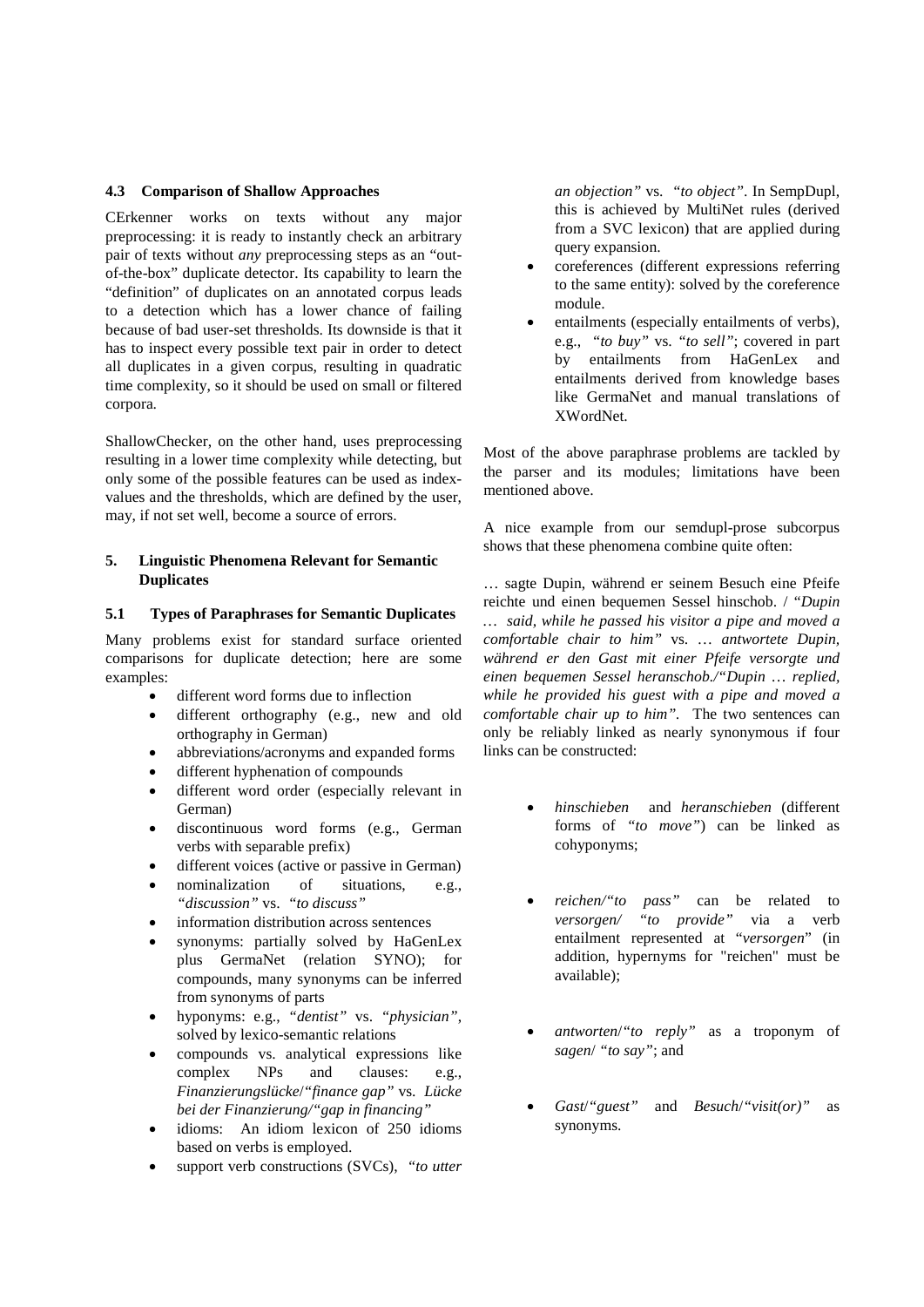## <span id="page-4-0"></span>**5.2 Restrictive Contexts and Other Precision Problems for Semantic Duplicates**

Precision is less of a problem (compared to recall) for a deep approach; nevertheless some phenomena must be controlled to preserve precision:

- incorrect phrases: solved by parsing sentences.
- incorrectly selected reading (wrong reading of ambiguous word or constituent): this is partially solved by the disambiguation modules in the parser.
- negation; constituent negation (compatibility test for the **fact** layer feature in MultiNet suffices); sentence negation, similarly.
- other modalities. Incompatible modalities are tested in the SN representations. Similarly, hypothetical situations must be excluded from matching real situations. Other examples of modality come from epistemic modals like *glauben*/*"to believe"*.

## **6. Knowledge Acquisition for Deep Duplicate Detectors**

The deep duplicate detector can only be as good as the underlying knowledge bases. Therefore, the SemDupl project tries:

- to consolidate our existing knowledge sources,
- to automatically (or semi-automatically) derive new knowledge bases, and
- to validate these new knowledge bases.

## **6.1 Hypernym Acquisition**

A type of near-duplicates that is both quite easy to create and to detect is a pair of sentences being almost identical except that certain words (or concepts on a semantic level) of the original sentence are replaced by hypernyms. This is a method often used while trying to obfuscate plagiarism.

For example, *"His father buys a new laptop."* implies

*"His father buys a new computer."* In the second sentence, *"laptop"* is replaced by one of its hypernyms, *"computer"*. Thus, a large collection of hypernyms is quite vital for near-duplicate recognition.

Since Wikipedia is often used as a source for plagiarisms or duplicates, hypernyms are extracted from Wikipedia using a pattern-based approach [9], differentiating between shallow and deep patterns.

Both types of patterns consist of a premise and a conclusion part where the conclusion part is of the form (*a* SUB0 *b*) which specifies that, if the premise holds, a hypernymy relationship between the concepts which are assigned to the variables *b* and *a* holds. The assignments for both variables are determined by matching the premise part to a linguistic structure which is created by analyzing the associated sentence. The premise of a shallow pattern is given just by a regular expression which is tried to be matched with the token list of a sentence. In contrast, the premise of a deep pattern is given as an SN. This SN is tried to be matched to the SN of a sentence by a graph pattern matcher (or an automated theorem prover if axioms are to be employed).

An example pattern is given in Equation 1 and Figure 2.

(*a1* SUB0 *a2*) ← [*c*=(\*DIFF *d e*)] ∧  $(d$  PRED  $a2) \wedge (e$  PRED  $a1) \wedge (e$  SUBM  $d)$  (1)

Figure 1 illustrates the application of the deep pattern that is displayed in Figure 2. This pattern can be employed to extract the hyponymy relation

(*cello.1.1* SUB0 string\_instrument*.1.1*) from the sentence: *Er verkauft alle gebräuchlichen Streichinstrumente außer Celli./"He sells all common string instruments except celli."* Note that we consider *instance of-*relations as a special kind of hyponymy as well and such relations were also extracted by our algorithm.

## **6.2 Deep Semantic vs. Syntactic and Shallow Patterns**

On the one hand, a shallow pattern has the advantage that it is also applicable if the parse fails. It only relies on the fact that the tokenization is successful. On the other hand, deep patterns are still applicable if there are additional constituents or subclauses between the hyponym and the hypernym, which usually cannot be handled well by shallow patterns.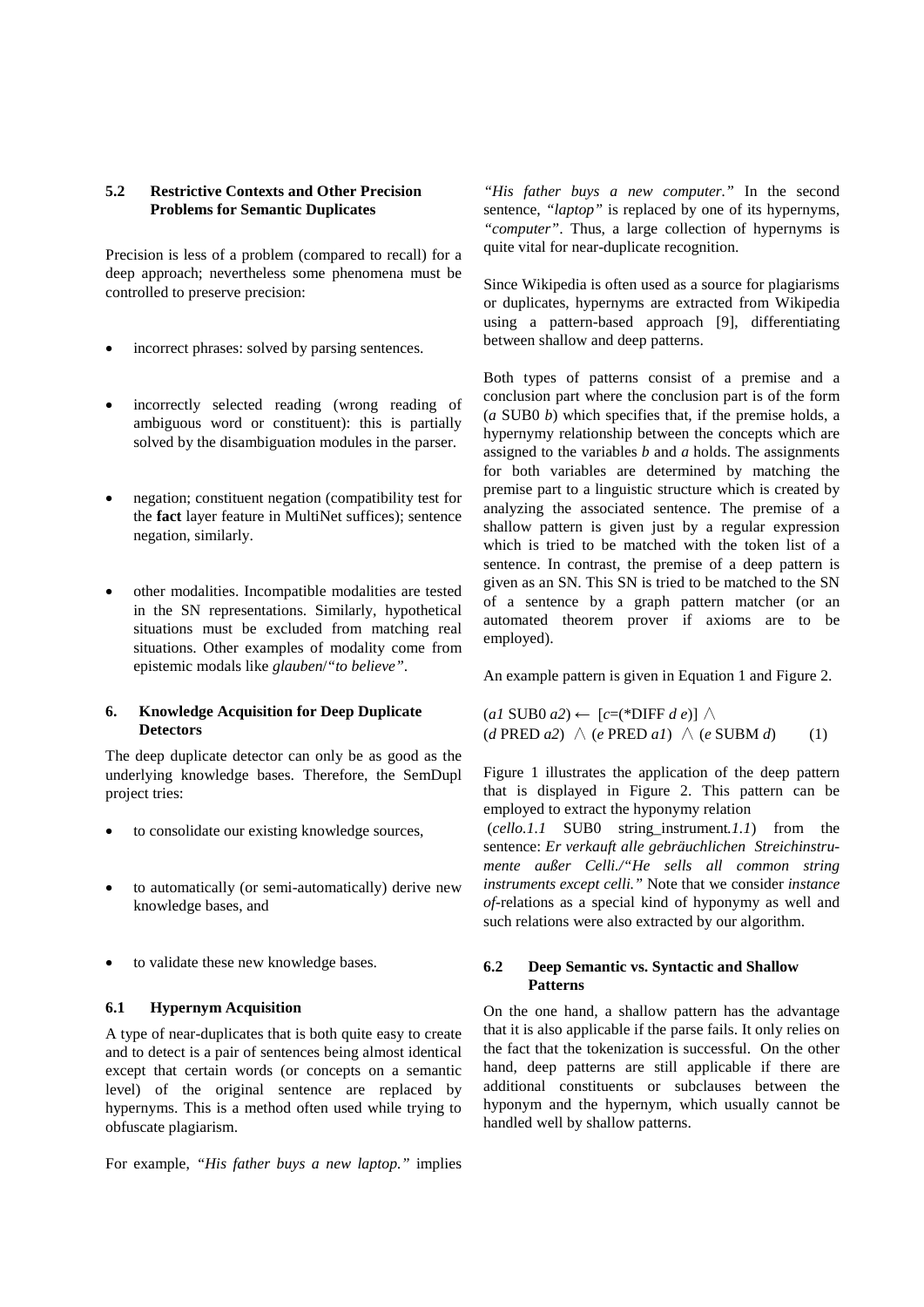

Figure 2. Deep pattern for hypernymy extraction where the premise is given as an SN.

Another advantage of deep patterns is illustrated by the following sentences:

- *Er verkauft alle gebräuchlichen Streichinstrumente außer Celli./"He sells all common string instruments except celli."*
- *Er verkauft alle gebräuchlichen Streichinstrumente bis auf Celli./"He sells all common string instruments aside from celli."*
- *Er verkauft alle gebräuchlichen Streichinstrumente ausgenommen Celli./"He sells all common string instruments excluding celli."*

All three sentences have different dependency trees (tested by applying the Stanford Dependency Parser [10] on the English translations). However the SN representations of all three sentences are identical (depicted in Figure 1), i.e., the pattern given in Figure 2 can be applied to extract the hyponymy relation

*(cello.1.1* SUB0 *string\_instrument.1.1)* from all three sentences while three different syntactic patterns would have to be designed if the same relation was to be extracted from the dependency parse. The same fact holds if surface representations are used. Thus, the use of a deep semantic representation reduces the amount of required patterns in comparison to a surface or dependency based representation.

A further advantage of the deep semantic approach consists in the fact that person names are already identified by the parser which simplifies the extraction of hyponyms (instance-of relations) relating to persons.

Finally, the deep approach allows the usage of logical axioms, which can make the patterns more generally applicable.

## **6.3 Extraction of Entailments**

Next to semantic relations, a collection of entailments can be useful for plagiarism or duplicate detection. An entailment is a relationship between two expressions which holds, if the truth of the first expressions (the base expression/text) implies the truth of the other (the hypothesis). We basically follow the approach of Ravichandran and Hovy which identifies entailments by collecting texts with identical noun phrases by using the assumption that such texts often contain similar contents [11].

Consider for example the noun phrases: "John McEnroe", "Björn Borg", "Wimbledon", "1980". Sentences containing such sentences could be:

- "*John McEnroe lost against Björn Borg in the final of Wimbledon 1980.*" or
- "*Björn Borg beat John McEnroe in the final of Wimbledon 1980."*

Thus, if a lot of such texts are examined, the entailments "X beat  $Y'' \rightarrow "Y$  lost against X" and

"Y lost against  $X \rightarrow "X$  beat Y" can eventually be learned. The entailment extraction is done in the following steps:

- SNs are created for all texts which contain given noun phrases. The texts were extracted by web search engine queries.
- Nominal phrases which are employed for the search are replaced by variables.
- Frequently occurring substructures S in these SN are learned by following the Minimum Description Length Principle [12].

Entailments are created by building the Cartesian product over S: S×S, i.e., the first component of a pair  $s \in S \times S$  represents the base expression, the second the hypothesis.

#### **7. Deep Duplicate Detector**

To handle linguistic phenomena adequately, i.e., identify paraphrase phenomena discussed in Section [5.1](#page-3-0) and to not get disturbed by non-paraphrase phenomena discussed in Section [5.2,](#page-4-0) a deep semantic approach to duplicate detection has been developed. It integrates existing tools for producing semantic representations for texts: the WOCADI parser and the CORUDIS coreference resolver [13]. In an indexing phase, all texts in the base corpus are transformed into semantic representations by WOCADI and CORUDIS.

In the detection step, the duplicate candidate (a text) is analyzed in the same way as the texts of the base corpus. For each sentence in the candidate, a semantic search query is sent to a retrieval system that contains all the semantic representations for the base corpus. Matches are collected and, after all sentences of the candidate have been investigated, scores are calculated from the results for the text sentences. The average overlap score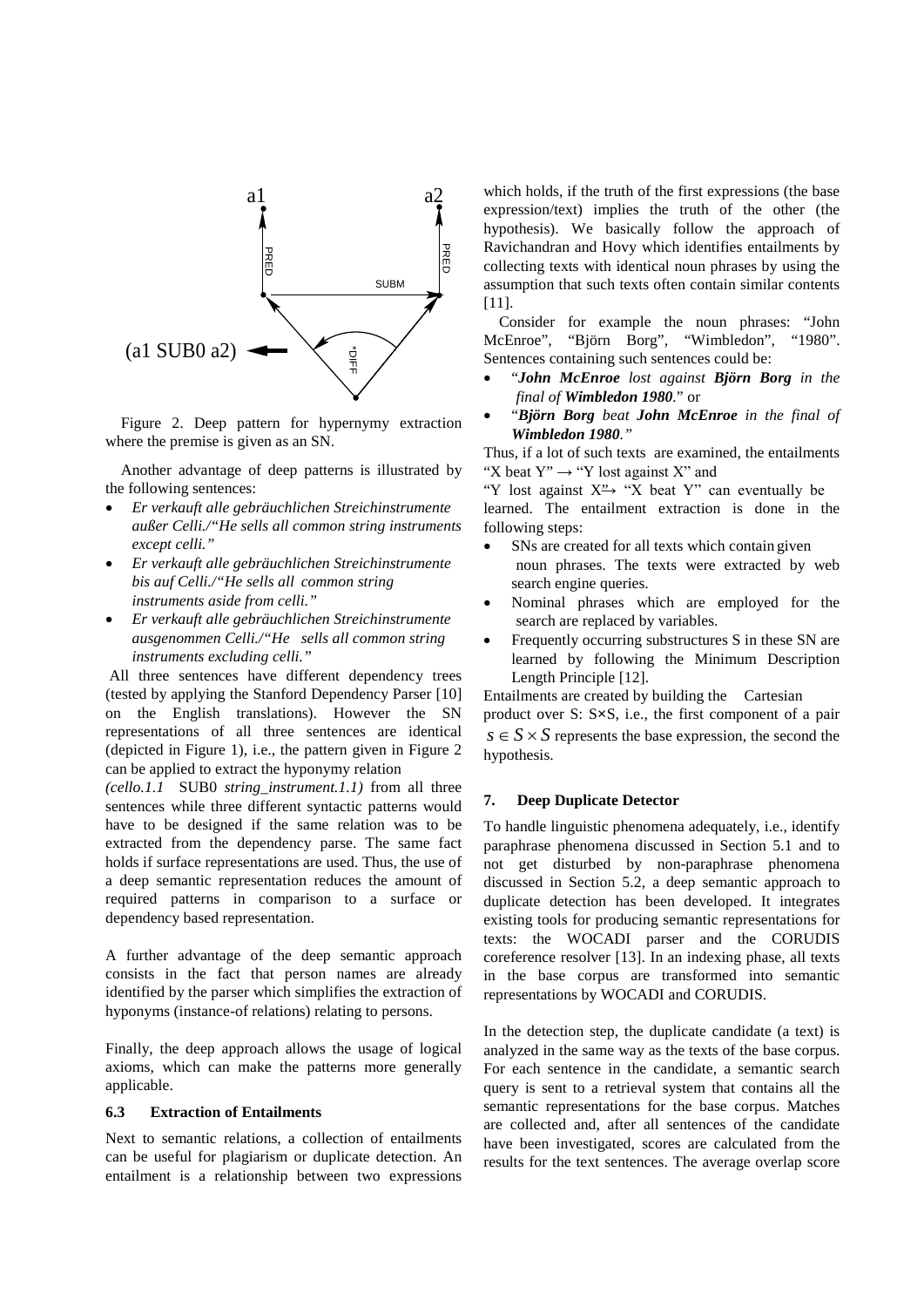over all candidate sentences is a good score. The individual overlap score is calculated by the retrieval system, based on semantic distances of related concepts and the distance between the left-hand side and righthand side of inference rules.

## <span id="page-6-0"></span>**8. Evaluation**

The three individual detectors as well as the combined system have been evaluated on the SemDupl corpus, which is annotated for duplicates. For each text pair and each approach, a set of feature values is generated where high values indicate the texts being duplicates. These values are combined by the support vector machine classifier WLSVM [14], which is based on LIBSVM [15]. For training this classifier, the text pairs of our corpus were used (in 10-fold cross-validation). The confusion matrices calculated for shallow and deep approaches are shown in Tables 1-4*.*

|    | WCopyfind |            |           | SC         |
|----|-----------|------------|-----------|------------|
|    | <b>PD</b> | <b>PND</b> | <b>PD</b> | <b>PND</b> |
| Ð  | 39        | 215        | 97        | 157        |
| ND |           | 21645      | 16        | 21637      |

Table 1: Confusion matrices for the shallow approaches WCopyfind and SC, D=Duplicate, ND=No Duplicate, PD=Predicted Duplicate, PND=Predicted Non-Duplicate.

|           | СE         |            |           | $SC+CE$    |
|-----------|------------|------------|-----------|------------|
|           | <b>PD</b>  | <b>PND</b> | <b>PD</b> | <b>PND</b> |
| D         | <b>200</b> | 54         | 201       | 53         |
| <b>ND</b> | 14         | 21639      | 13        | 21640      |

Table 2: Confusion matrices for the shallow approaches CE and SC+CE.

|    | <b>PD</b> |    | <b>PND</b> |
|----|-----------|----|------------|
| D  |           | 42 | 212        |
| ND |           |    | 21648      |

Table 3: Confusion matrices for the deep approach DC.

|    | $DC+SC$   |            | $DC+SC+CE$ |            |
|----|-----------|------------|------------|------------|
|    | <b>PD</b> | <b>PND</b> | PD.        | <b>PND</b> |
| D  | 106       | 148        | 202        | 52         |
| ND | 16        | 21637      | 11         | 21642      |

Table 4: Confusion matrices for deep+shallow approaches.

We also determined the run times of our duplicate checkers. For all text comparisons in our SemDupl corpus, the ShallowChecker required 0.3 minutes, the CErkenner 158 minutes, and the DeepChecker 240 minutes. This test was run on a computer with a Core i7 920 (2.67 GHz) processor and 6GiB RAM.

#### **9. Interpretation and Conclusion**

In order to compare the results of the combined system with plagiarism detection software, *WCopyfind* was evaluated on our text corpus, see Table 1 and 5 for details. Tables 5 and 6 show the results of our approach. It can be seen that each approach of our system generates significantly better results in terms of F-measure, precision, and recall than WCopyfind (determined with confidence intervals of level 99%).

| Measure       | WCopy-<br>find | <b>SC</b> | CЕ    | $SC+CE$ |
|---------------|----------------|-----------|-------|---------|
| F-<br>measure | 0.259          | 0.529     | 0.855 | 0.859   |
| Precision     | 0.830          | 0.858     | 0.935 | 0.939   |
| Recall        | 0.154          | 0.382     | 0.787 | 0.791   |
| Accuracy      | 0.990          | 0.992     | 0.997 | 0.997   |

Table 5: F-measure, precision, recall, and accuracy for shallow approaches.

| Measure   | DC    | $DC+SC$ | $DC+SC+CE$ |
|-----------|-------|---------|------------|
| F-        | 0.279 | 0.564   | 0.865      |
| measure   |       |         |            |
| Precision | 0.894 | 0.869   | 0.948      |
| Recall    | 0.165 | 0.417   | 0.795      |
| Accuracy  | 0.990 | 0.993   | 0.997      |

Table 6: F-measure, precision, recall, and accuracy for deep+shallow approaches.